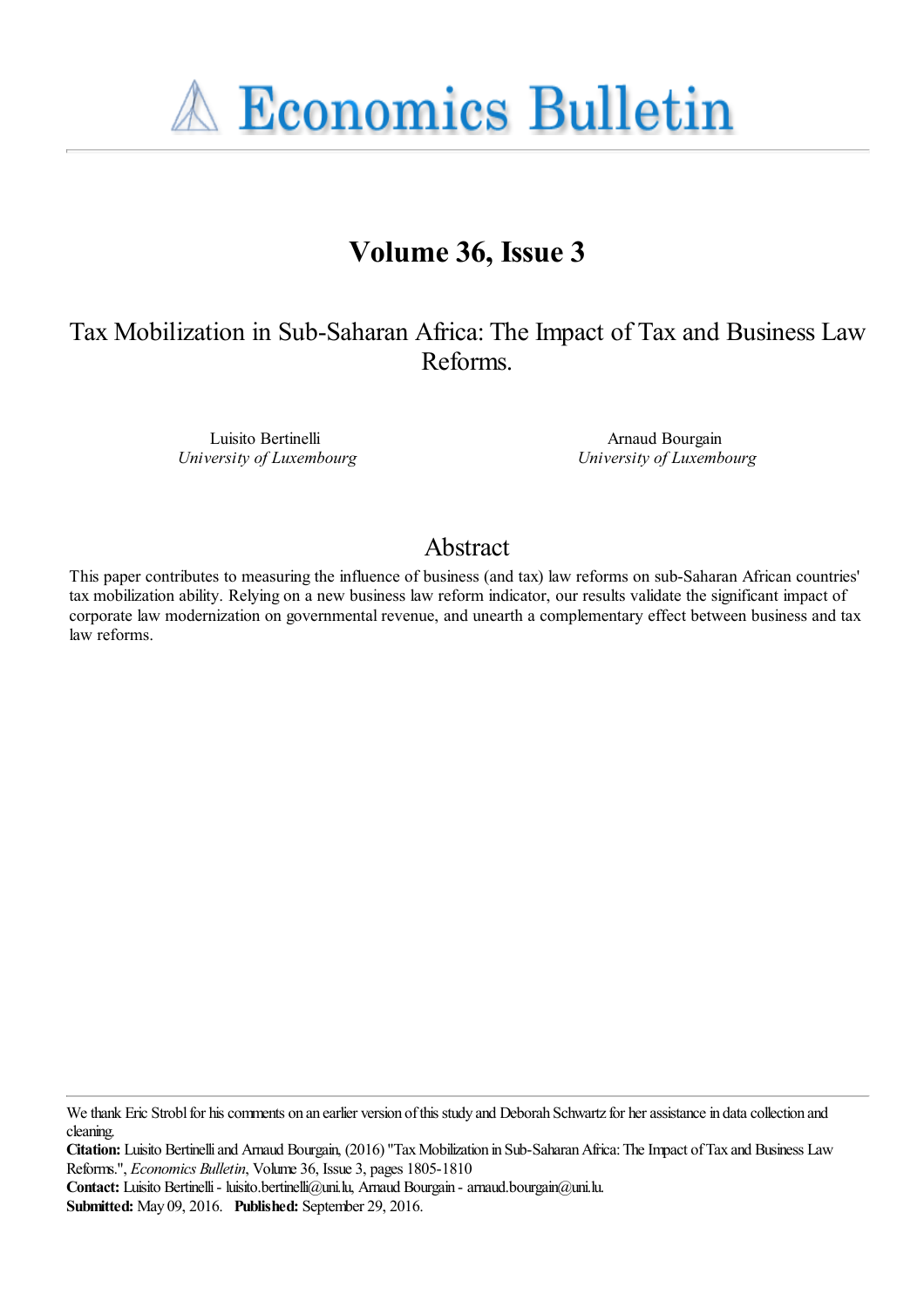#### **1. Introduction**

Revenue mobilization in developing countries ranks usually on top of the agenda of international summits on development. In particular, in Sub-Saharan African countries (SSA), tax-revenue ratios remain chronically low, while these countries have a considerable need of domestic resources to finance poverty reduction and develop their infrastructures. The most recent empirical contributions trying to unearth the determinants of this incapacity to increase tax-revenue ratios point towards structural as well as institutional factors.<sup>1</sup> In this context it is noteworthy to highlight Keen and Lockwood's (2010) findings of a significant positive relationship between VAT adoption and government revenue, except for SSA countries. More generally, a positive impact of institutional quality, in interaction with other structural factors such as natural resources, has been documented for SSA countries (e.g. Botlhole et al., 2012). Our paper contributes to this empirical literature by (i) using a new indicator of a business law reform, and testing its impact on tax revenue and total revenue, for a large panel of SSA countries; and (ii) we account for potential endogeneity issues by relying on instrumental variables techniques using internal instruments (Lewbel, 2012).

#### **2. Data and institutional background**

Our analysis covers a large panel of 41 SSA countries over the period 1990 to 2013, making it one of the largest coverage so far for this type of studies.<sup>2</sup> We use alternatively as dependent variables tax revenue and total government revenue, both excluding grants, and expressed as a percentage of GDP. The difference between these two indicators essentially comes from income from property which is crucial for countries with oil or mining rents.

Our variable of business law reform is constructed so as to reflect fundamental institutional changes and avoid the usual distinction between Common law vs Civil (Napoleonic) law countries. Indeed, during the 1990s and 2000s decades, a lot of African countries which had inherited legal systems through colonialism undertook modernization of their business law. The OHADA<sup>3</sup> process is the most prominent. It associates 17 French-speaking countries in establishing harmonized acts applicable in every jurisdiction directly, mainly since 1997. But other countries (for example Kenya, Rwanda, South-Africa…) also recently updated their corporate law and instituted new rules to secure and modernize the legal environment for business (Astier, 2012).

Our indicator variable captures the year of a fundamental change in the national business law, and is set equal to 1 the year of the implementation of the change, as well as all subsequent periods, allowing intercept and slope shifts (when using interactions terms). Identification of such a change is based on two sources: (i) the "Doing Business Law Library"<sup>4</sup> supplemented by (ii) Country Reports of KPMG Africa. While one shortcoming of our indicator is its binary nature, we thereby circumvent the criticism of the "law and development" literature, which argues that a bias may result from the use of perception indicators such as the "rule of laws index" (Arndt and Omar, 2006; Siems, 2011; Voigt, 2012). Furthermore, our indicator being based on changes in the business law, it is well-admitted that such changes are usually substantial, and therefore leave little latitude for interpretation.

 $\overline{a}$ 

<sup>&</sup>lt;sup>1</sup> See for instance, Gupta 2007; Keen and Mansour, 2010; Botlhole et al. 2012; Keen and Lockwood, 2010; Thomas and Treviño 2013.

 $2 \text{ In a similar study, Gupta et al. (2007) use a panel of 44 countries for the group of all low income countries.}$ 

<sup>&</sup>lt;sup>3</sup> French acronym for "Organisation Pour l'Harmonisation en Afrique du Droit des Affaires".

<sup>&</sup>lt;sup>4</sup> URL: [www.doingbusiness.org/law-library](http://www.doingbusiness.org/law-library) : exhaustive collection of business laws and regulations (commercial and companies' laws, civil codes, bankruptcy and collateral laws, securities laws, and related items).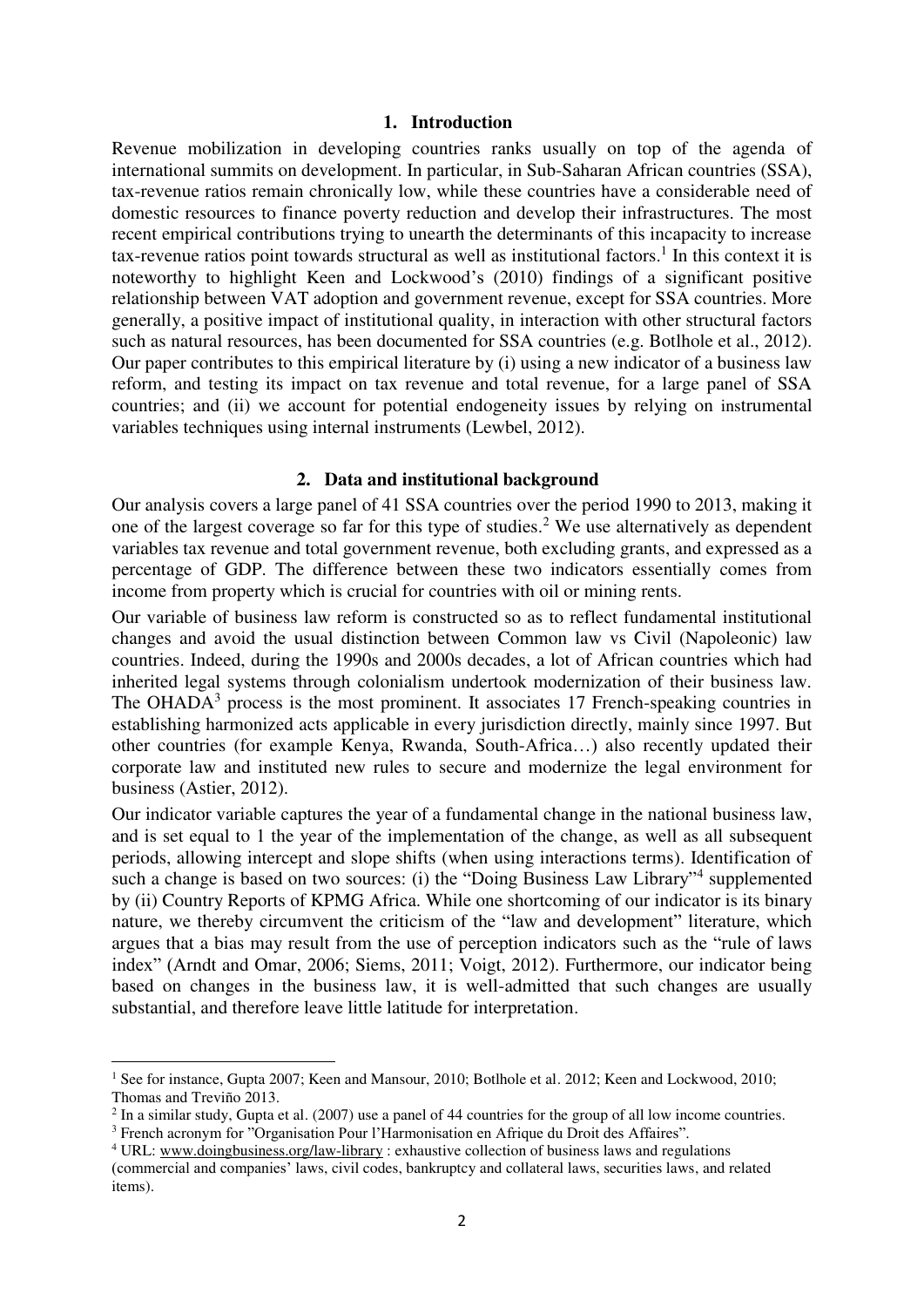Table I displays the list of countries that have changed their business law. At the beginning of our period under scrutiny, out of 42 countries, only four countries had reformed their business law. During the period 1997 to 2002, this number substantially increased, following the implementation of the Harmonization of Business Law in Africa (OHADA) by seventeen West and Central African nations.

| <b>Period</b> | <b>Countries</b>                                                                                                                                                                                                                |  |  |  |  |  |  |  |  |  |
|---------------|---------------------------------------------------------------------------------------------------------------------------------------------------------------------------------------------------------------------------------|--|--|--|--|--|--|--|--|--|
| before 1997   | Mauritius, Botswana, Zambia, Burundi                                                                                                                                                                                            |  |  |  |  |  |  |  |  |  |
| 1997-2002     | Benin, Burkina Faso, Cameroon, Central African Republic, Chad,<br>Comoros, Congo, Rep., Cote d'Ivoire, Equatorial Guinea, Gabon,<br>Guinea, Guinea-Bissau, Mali, Niger, Senegal, Togo, Ghana,<br>Madagascar, Mauritania, Gambia |  |  |  |  |  |  |  |  |  |
| 2003-2008     | Nigeria, Tanzania, Mozambique, South Africa                                                                                                                                                                                     |  |  |  |  |  |  |  |  |  |
| after 2008    | Rwanda, Swaziland, Kenya, Lesotho, Dem. Rep. of Congo, Uganda                                                                                                                                                                   |  |  |  |  |  |  |  |  |  |

**Table I: Countries having undergone a business law reform** 

N.B. no substantial reforms identified for the following countries: Angola, Cabo Verde, Djibouti, Eritrea, Ethiopia, Liberia, Malawi, Namibia, Sao Tome and Principe, Seychelles, Sierra Leone, Somalia, South Sudan, Sudan, Zimbabwe (a detailed table is available from the authors upon request). It is worth noting that amongst the countries identified as having undergone no substantial reforms, the Seychelles stands out by the fact that their law has been business friendly even before the period under scrutiny.

Business law reforms have an impact on tax mobilization through several channels. Firstly, reforms may have the ambition to increase the size of the formal sector to the detriment of the informal, and hard to tax, sector. In this direct channel, often considered naïve, the informal sector is considered as a disease that should be reduced as much as possible. Secondly, and more importantly, business law reforms may permeate the informal sector by useful legal vehicles, such as arbitration or economic interest group, in order to increase the predictability of transactions while limiting government abuse (Moore-Dickerson, 2011). Finally, the essential goal of business reforms is to attract and secure (possibly foreign) investments, and hence indirectly increasing revenue mobilization.

Tax reforms are the natural way to mobilize tax revenues. In our empirical framework, we also take account of VAT adoption, which has been the main tax reform in SSA during the last decades (Fossat and Bua, 2013; Kloeden, 2011).

Finally, we control for a number of other structural variables, considered as standard determinants of tax revenue mobilization: income per capita; the share of agriculture in GDP, as a proxy of the informal sector size; trade openness; conflict; official development aid; and an indicator of natural resource rents. All definitions and sources of data are detailed in the Appendix (Table A.I).

## **3. Empirical Methodology**

We rely on the following specification, in order to measure the impact of business law reforms on tax mobilization:

$$
y_{it} = \alpha + \beta_1 BLREF_{it} + \beta_2 VAT_{it} + X_{it}\beta' + \mu_i + \gamma_t + \varepsilon_{it} , (1)
$$

where  $y_{it}$  (= TRGDP or REVGDP) is the ratio of tax revenue (or total revenue excluding grants) to GDP, in country  $i$  during the period  $t$ .  $BLREF_{it}$  is our indicator variable of business law reforms, and  $VAT_{it}$  accounts for tax reforms.  $X_{it}$  is a set of structural variables, listed in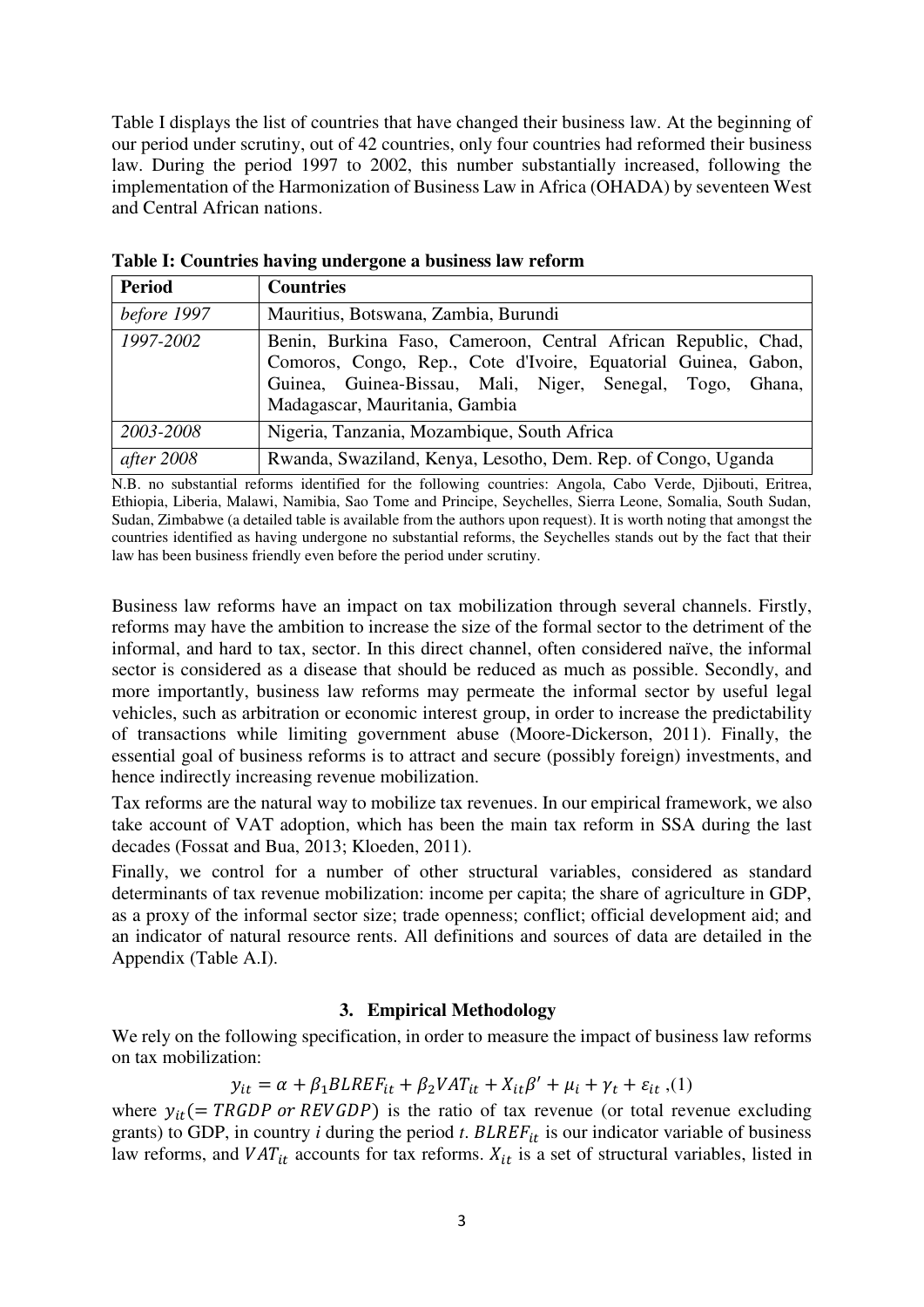the previous section. Finally,  $\mu_i$  denotes country specific, time invariant unobservables,  $\gamma_t$  is a time-effect and  $\varepsilon_{it}$  is the disturbance term.

A major issue we are facing comes from the endogenous nature of our two variables of interest *BLREF<sub>it</sub>* and *VAT<sub>it</sub>*. To address this problem, in the absence of a valid external instrument satisfying the exclusion restriction, we rely on Lewbel's (2012) internal instrumental approach, using higher order moment restrictions to tackle endogeneity. Identification is achieved through a two-stage procedure. In the first stage we regress, as well as interaction terms where *BLREF*<sup>*it*</sup> (*VAT<sub>it</sub>*) appear against  $X_{it}$ . We then use the mean-centered deviation of the vector of independent variables,  $X_{it}$  interacted with the residual from the first-stage regression, as the identifying instruments.<sup>5</sup> Critical to the identification process is that errors obtained in the first stage are heteroscedastic. We rely on a Breusch-Pagan procedure to test this.

#### **4. Results**

In Tables II and A.II, estimation results of specification (1) are presented, using panel data fixed effects techniques in the former table and adding instrumental variables in the latter. Each table is divided in two panels: a left panel relying on tax revenue as a percentage of GDP (TRGDP) as the dependent variable, and a right panel using total government revenue as a percentage of GDP (REVGDP).

All control variables display expected signs. GDP per capita (LNGDPCAP) is positive and significant, as the capacity to mobilize taxes goes hand in hand with economic development. Similarly, the coefficient of the share of agricultural value added in GDP (AGRICVA) has a negative and significant sign in all regressions, highlighting the difficulty in collecting taxes in sectors more prone to be informal. Development aid (ODA) does not contribute to any of our dependent variables, neither positively nor negatively, as debated in the literature (Gupta, 2007). Trade openness (OPEN) and the conflict dummy (CONF) display changing significance according to the dependent variable. Property revenue, which is the main difference between the two dependent variables, is key here.

The main variable of interest, BLREF positively affects tax and governmental revenues in most regressions. In column Ia (Ib), results suggest that countries having undergone a business law reform will increase their tax revenue share (total governmental revenue share) by 0.9 (1.4) percentage points (compared to a median value of 13 (17) per cent). In column IIa, the effect remains positive (and is even reinforced in column IIb) when taking account of a possible interaction with the presence of natural resources (NRR). When considering REVGDP, only the interaction is significant, whereas the level effect of BLREF becomes marginally insignificant. Finally, columns IIIa, IIIb, IVa, and IVb of both panels take account of the adoption/substantial reform of a VAT system, and its interaction with the BLREF. As for the openness variable (OPEN), the VAT variable seems only to impact TRGDP. REVGDP including property revenues are only influenced by VAT via the presence of NRR. When taking jointly care of BLREF and VAT reform, these variables are mutually reinforcing, both for TRGDP and REVGDP. This result validates the intuition of complementary between tax and business law reforms (Dourado, 2013).

 $\overline{a}$ 

<sup>&</sup>lt;sup>5</sup> This approach has been adopted previously to analyse the effects of access to domestic and international markets on poverty in China (Emran and Hou, 2013), to estimate occupational choice on health behaviour (Kelly et al., 2014). A special case of this method has been used by Rigobon and Rodrik (2005) to specifically instrument institutions.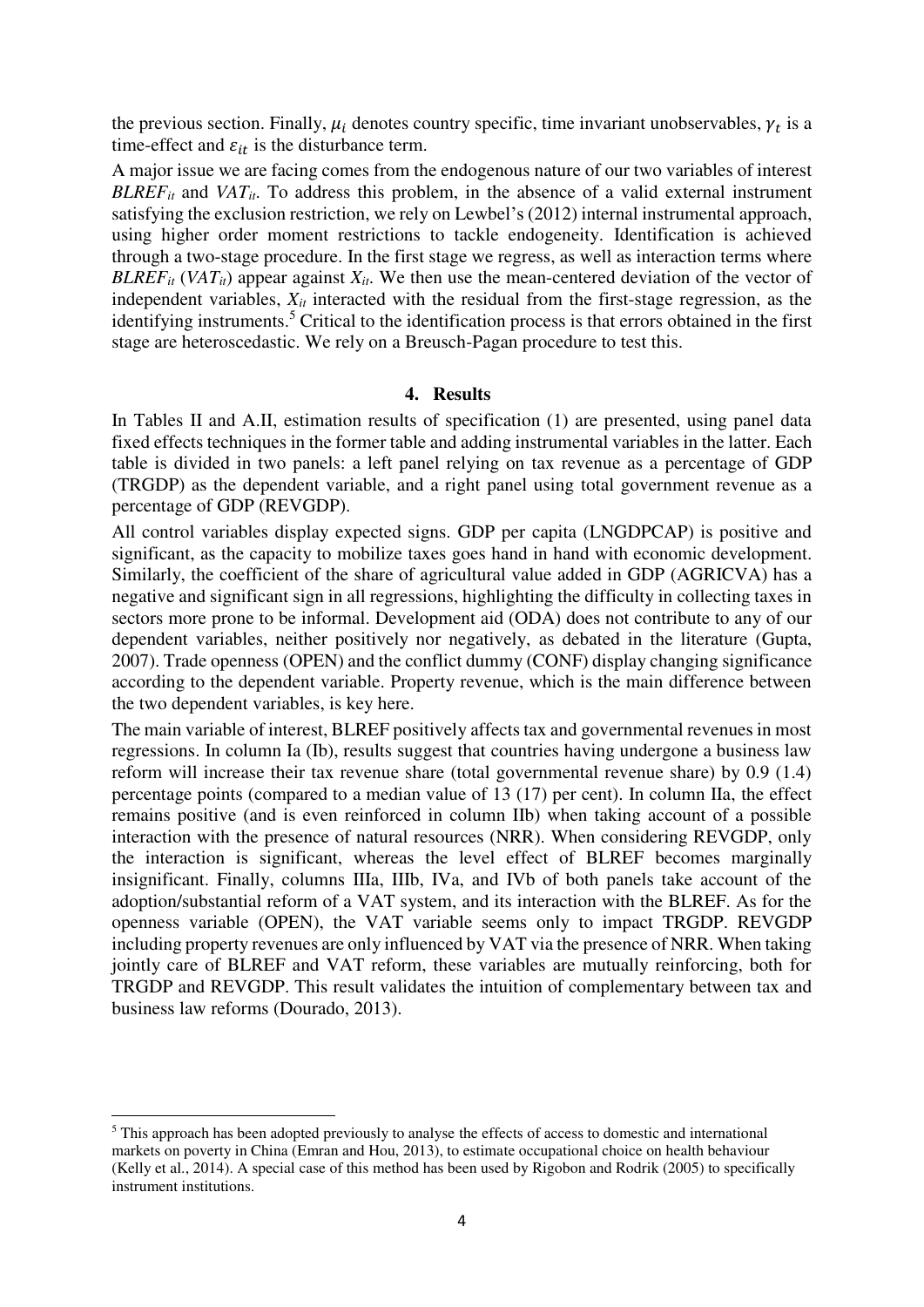|                                     | (la)                   |                               | (IIa)                  |    | (IIIa)                 |  | (IVa)                       |  | (Ib)                   |   | (IIb)                  |   | (IIIb)                 |   | (IVb)                           |
|-------------------------------------|------------------------|-------------------------------|------------------------|----|------------------------|--|-----------------------------|--|------------------------|---|------------------------|---|------------------------|---|---------------------------------|
| <b>VARIABLES</b>                    |                        | <b>TRGDP</b><br><b>REVGDP</b> |                        |    |                        |  |                             |  |                        |   |                        |   |                        |   |                                 |
| <b>BLREF</b>                        | $0.873**$              |                               | $2.024***$             |    |                        |  | 0.311                       |  | 1.392**                |   | 0.655                  |   |                        | ┏ | $-0.340$                        |
| <b>VAT</b>                          | [0.403]                |                               | [0.446]                |    | $1.264***$<br>[0.454]  |  | [0.699]<br>0.862<br>[0.539] |  | [0.542]                |   | [0.614]                |   | $-0.812$<br>[0.623]    |   | [1.001]<br>$-1.249*$<br>[0.739] |
| <b>LNGDPCAP</b>                     | $3.375***$<br>[0.694]  |                               | $3.308***$<br>[0.680]  |    | $3.405***$<br>[0.684]  |  | $3.191***$<br>[0.686]       |  | $3.312***$<br>[0.933]  |   | $3.373***$<br>[0.930]  |   | $3.456***$<br>[0.941]  |   | $3.159***$<br>[0.945]           |
| <b>OPEN</b>                         | $2.631***$<br>[0.826]  |                               | 2.383***<br>[0.811]    |    | $2.726***$<br>[0.807]  |  | 2.666***<br>[0.808]         |  | 1.162<br>[1.133]       |   | 1.289<br>[1.129]       | , | 1.093<br>[1.132]       | F | 1.054<br>[1.135]                |
| <b>AGRICVA</b>                      | $-0.062***$<br>[0.021] | 7                             | $-0.065***$<br>[0.021] |    | $-0.053***$<br>[0.021] |  | $-0.063***$<br>[0.021]      |  | $-0.087***$<br>[0.029] |   | $-0.086***$<br>[0.029] |   | $-0.079***$<br>[0.029] |   | $-0.091***$<br>[0.029]          |
| <b>NRR</b>                          | $-0.053**$<br>[0.022]  | v.                            | 0.037<br>[0.027]       | v. | $0.055**$<br>[0.027]   |  | $0.054*$<br>[0.027]         |  | $0.173***$<br>[0.030]  |   | $0.118***$<br>[0.037]  |   | $0.112***$<br>[0.037]  |   | $0.110***$<br>[0.037]           |
| <b>CONF</b>                         | $-0.303$<br>[0.438]    |                               | $-0.566$<br>[0.431]    |    | $-0.482$<br>[0.428]    |  | $-0.674$<br>[0.429]         |  | $-1.806***$<br>[0.587] |   | $-1.637***$<br>[0.589] |   | $-1.464**$<br>[0.587]  |   | $-1.705***$<br>[0.590]          |
| <b>ODA</b>                          | $-0.204$<br>[0.197]    |                               | $-0.147$<br>[0.194]    |    | $-0.022$<br>[0.194]    |  | $-0.054$<br>[0.193]         |  | $-0.089$<br>[0.266]    |   | $-0.118$<br>[0.265]    |   | $-0.141$<br>[0.267]    | п | $-0.159$<br>[0.267]             |
| <b>BLREF*NRR</b>                    |                        |                               | $-0.105***$<br>[0.019] |    |                        |  | $-0.004$<br>[0.033]         |  |                        |   | $0.066**$<br>[0.026]   |   |                        |   | 0.011<br>[0.045]                |
| <b>VAT*NRR</b>                      |                        |                               |                        |    | $-0.123***$<br>[0.019] |  | $-0.126***$<br>[0.033]      |  |                        |   |                        |   | $0.084***$<br>[0.026]  |   | 0.067<br>[0.046]                |
| <b>BLREF*VAT</b>                    |                        |                               |                        |    |                        |  | $1.167*$<br>[0.660]         |  |                        |   |                        |   |                        |   | $1.915**$<br>[0.935]            |
| Constant                            | 10.160***<br>[1.380]   |                               | $9.359***$<br>[1.360]  |    | 10.328***<br>[1.287]   |  | $11.010***$<br>[1.296]      |  | 13.236***<br>[1.874]   |   | 13.734***<br>[1.878]   |   | 17.183***<br>[1.794]   |   | 18.067***<br>[1.810]            |
| Observations<br>Number of countries | 772<br>41              | ₽                             | 772<br>41              | ▼  | 772<br>41              |  | 772<br>41                   |  | 770<br>41              | ▼ | 770<br>41              | ₹ | 770<br>41              | Г | 770<br>41                       |

## **Table II: Fixed effects estimations**

Country fixed country and time dummies

Standard errors in brackets

\*\*\* p<0.01, \*\* p<0.05, \* p<0.1

Table A.II presents results relying on Lewbel's (2012) instrumental approach. Qualitatively, they are quite close to estimation results in Table I. The coefficient on our variables of interest BLREF and VAT are slightly lower when using our instrumental variable approach, pointing towards an upward bias in Table II results (due to a positive correlation between BLREF and the dependent variables). Also the OPEN and the CONF variables have consistent signs across specifications, and in particular for both dependent variables, in line with results in most of the literature in the area. Interaction terms with our variables of interest are consistent and even sometimes reinforced compared to FE results. In particular, the interaction between VAT and NRR is now positive and significant, in column IVb of the second panel, in line with column IIIb results.

Further results are very similar in both tables, and therefore do not warrant further comments.

## **5. Conclusion**

In this paper, we use a new indicator of a significant modernization of corporate law, meant at improving the legal environment for business. This complements the standard institutional indicators, based on perception. Furthermore, in order to overcome the potential endogeneity issue, we rely on an internal instrumental variable approach.

Our empirical results validate the influence of business (and tax law) reforms on countries' tax mobilization ability. Furthermore, the complementarity between business and tax law reform, amply discussed in the law and economics literature, is supported by our econometric results.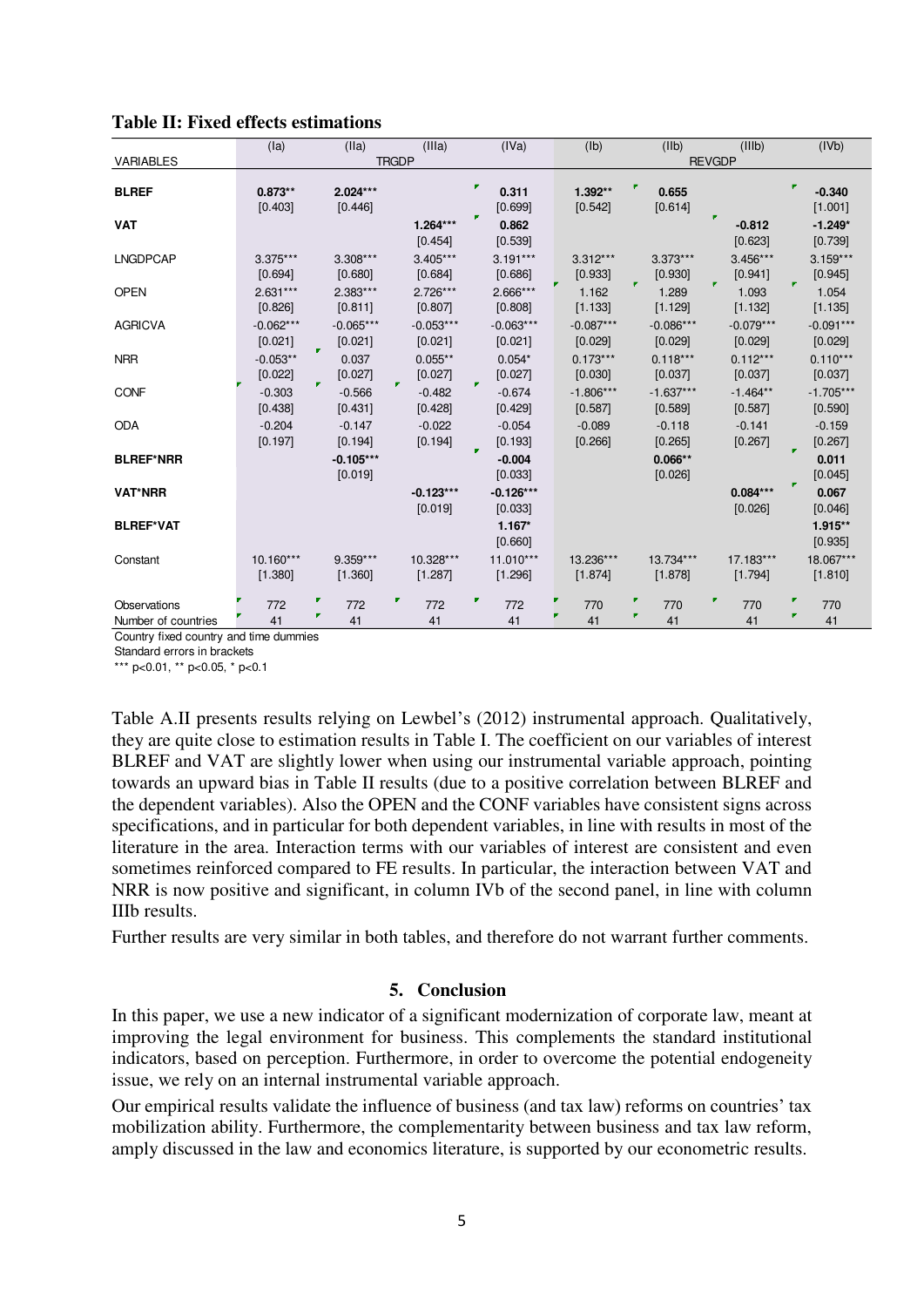# **6. Appendix**

| Variable        | Definition                                                                                  | Source                                           |  |  |  |
|-----------------|---------------------------------------------------------------------------------------------|--------------------------------------------------|--|--|--|
| <b>TRGDP</b>    | Tax revenue/GDP, % of GDP.                                                                  | GFS (IMF), complemented                          |  |  |  |
|                 |                                                                                             | by Art. 4 reports from IMF                       |  |  |  |
| <b>REVGDP</b>   | Total government revenue/GDP, % of GDP, excluding                                           | GFS (IMF), complemented                          |  |  |  |
|                 | grants                                                                                      | by Art. 4 reports from IMF                       |  |  |  |
| <b>BLREF</b>    | Business law reform, (dummy variable 0/1)                                                   | Author's definition                              |  |  |  |
| <b>VAT</b>      | Adoption of a VAT system, or fundamental reform of the<br>VAT system, (dummy variable, 0/1) | IMF, Fossat P., Bua M., 2013; Kloeden D<br>2011. |  |  |  |
| <b>LNGDPCAP</b> | GDP per capita (in Log form)                                                                | WB (WDI)                                         |  |  |  |
| <b>OPEN</b>     | Trade openness (Exports+Imports/GDP)                                                        | WB (WDI), Author's calculation                   |  |  |  |
| <b>AGRICVA</b>  | Agriculture, value added ( $\%$ of GDP)                                                     | WB (WDI)                                         |  |  |  |
| <b>NRR</b>      | Natural resource rents (% of GDP)                                                           | WB (WDI)                                         |  |  |  |
| <b>CONF</b>     | External and internal conflicts                                                             | Uppsala Conflict Data Program                    |  |  |  |
| <b>ODA</b>      | Net Official Development Aid, billion US\$                                                  | <b>OECD</b>                                      |  |  |  |

**Table A.I: Definition of variables and data sources** 

# **Table A.II: Lewbel method**

|                     | (la)        | (IIa)       | (IIIa)       | (IVa)        | (Ib)          | (IIb)       | (IIIb)      | (IVb)        |  |  |
|---------------------|-------------|-------------|--------------|--------------|---------------|-------------|-------------|--------------|--|--|
| <b>VARIABLES</b>    |             |             | <b>TRGDP</b> |              | <b>REVGDP</b> |             |             |              |  |  |
|                     |             |             |              | F            |               |             |             |              |  |  |
| <b>BLREF</b>        | $0.446*$    | $1.643***$  |              | 0.257        | $0.829***$    | ₽<br>0.058  |             | $-0.402$     |  |  |
|                     | [0.247]     | [0.200]     |              | [0.163]      | [0.309]       | [0.281]     |             | [0.307]      |  |  |
| <b>VAT</b>          |             |             | 1.486***     | $0.861***$   |               |             | $-0.735**$  | $-1.257***$  |  |  |
|                     |             |             | [0.250]      | [0.140]      |               |             | [0.329]     | [0.252]      |  |  |
| <b>LNGDPCAP</b>     | $2.916***$  | $2.943***$  | $2.954***$   | $3.128***$   | $2.471**$     | $3.212***$  | $3.622***$  | $3.191***$   |  |  |
|                     | [0.683]     | [0.496]     | [0.481]      | [0.256]      | [0.962]       | [0.683]     | [0.660]     | [0.409]      |  |  |
| <b>OPEN</b>         | $4.267***$  | $2.873***$  | $3.157***$   | 2.856***     | $2.769**$     | $2.373***$  | $2.616***$  | $1.692***$   |  |  |
|                     | [0.878]     | [0.541]     | [0.534]      | [0.255]      | [1.138]       | [0.819]     | [0.768]     | [0.498]      |  |  |
| <b>AGRICVA</b>      | $-0.037**$  | $-0.056***$ | $-0.057***$  | $-0.062***$  | $-0.076***$   | $-0.057***$ | $-0.053**$  | $-0.075***$  |  |  |
|                     | [0.016]     | [0.011]     | [0.012]      | [0.006]      | [0.027]       | [0.020]     | [0.021]     | [0.013]      |  |  |
| <b>NRR</b>          | $-0.074***$ | 0.021       | $0.056***$   | $0.055***$   | $0.169***$    | $0.087***$  | $0.085***$  | $0.110***$   |  |  |
|                     | [0.023]     | [0.017]     | [0.017]      | [0.008]      | [0.038]       | [0.031]     | [0.032]     | [0.021]      |  |  |
| <b>CONF</b>         | $-0.087$    | $-0.480**$  | $-0.379*$    | $-0.671***$  | $-1.213**$    | $-1.136***$ | $-1.108***$ | $-1.480***$  |  |  |
|                     | [0.306]     | [0.213]     | [0.212]      | [0.099]      | [0.490]       | [0.342]     | [0.352]     | [0.219]      |  |  |
| <b>ODA</b>          | $-0.090$    | $-0.144*$   | $-0.009$     | $-0.063*$    | $-0.012$      | $-0.028$    | $-0.070$    | $-0.105$     |  |  |
|                     | [0.137]     | [0.076]     | [0.071]      | [0.032]      | [0.193]       | [0.149]     | [0.141]     | [0.088]      |  |  |
| <b>BLREF*NRR</b>    |             | $-0.096***$ |              | $-0.007$     |               | $0.081***$  |             | 0.008        |  |  |
|                     |             | [0.009]     |              | [0.005]      |               | [0.017]     |             | [0.015]      |  |  |
|                     |             |             |              |              |               |             |             |              |  |  |
| <b>VAT*NRR</b>      |             |             | $-0.130***$  | $-0.129***$  |               |             | $0.086***$  | $0.072***$   |  |  |
|                     |             |             | [0.012]      | [0.008]      |               |             | [0.017]     | [0.015]      |  |  |
| <b>BLREF*VAT</b>    |             |             |              | $1.210***$   |               |             |             | $1.769***$   |  |  |
|                     |             |             |              | [0.147]      |               |             |             | [0.279]      |  |  |
| Constant            | 13.601***   | 13.382***   | 12.987***    | 13.342***    | 15.381***     | 15.508***   | 15.905***   | 16.438***    |  |  |
|                     | [3.857]     | [3.950]     | [3.858]      | [3.812]      | [4.875]       | [4.775]     | [4.906]     | [4.839]      |  |  |
| Hansen J statistic  | 111.914     | 72.693      | 115.389      | 165.208      | 79.5          | 108.75      | 111.311     | 229.836      |  |  |
| $(p-value)$         | 0.9177      | 0.2961      | 0.8755       | $\mathbf{1}$ | 0.141         | 0.9463      | 0.9239      | $\mathbf{1}$ |  |  |
| Observations        | 772         | 772         | 772          | F<br>772     | 770           | F<br>770    | 770         | ×<br>770     |  |  |
| Number of countries | 41          | 41          | 41           | 41           | 41            | 41          | 41          | 41           |  |  |

Country fixed country and time dummies

Breusch Pagan test reject null of no heteroskedasticity

Robust standard errors in brackets

\*\*\* p<0.01, \*\* p<0.05, \* p<0.1